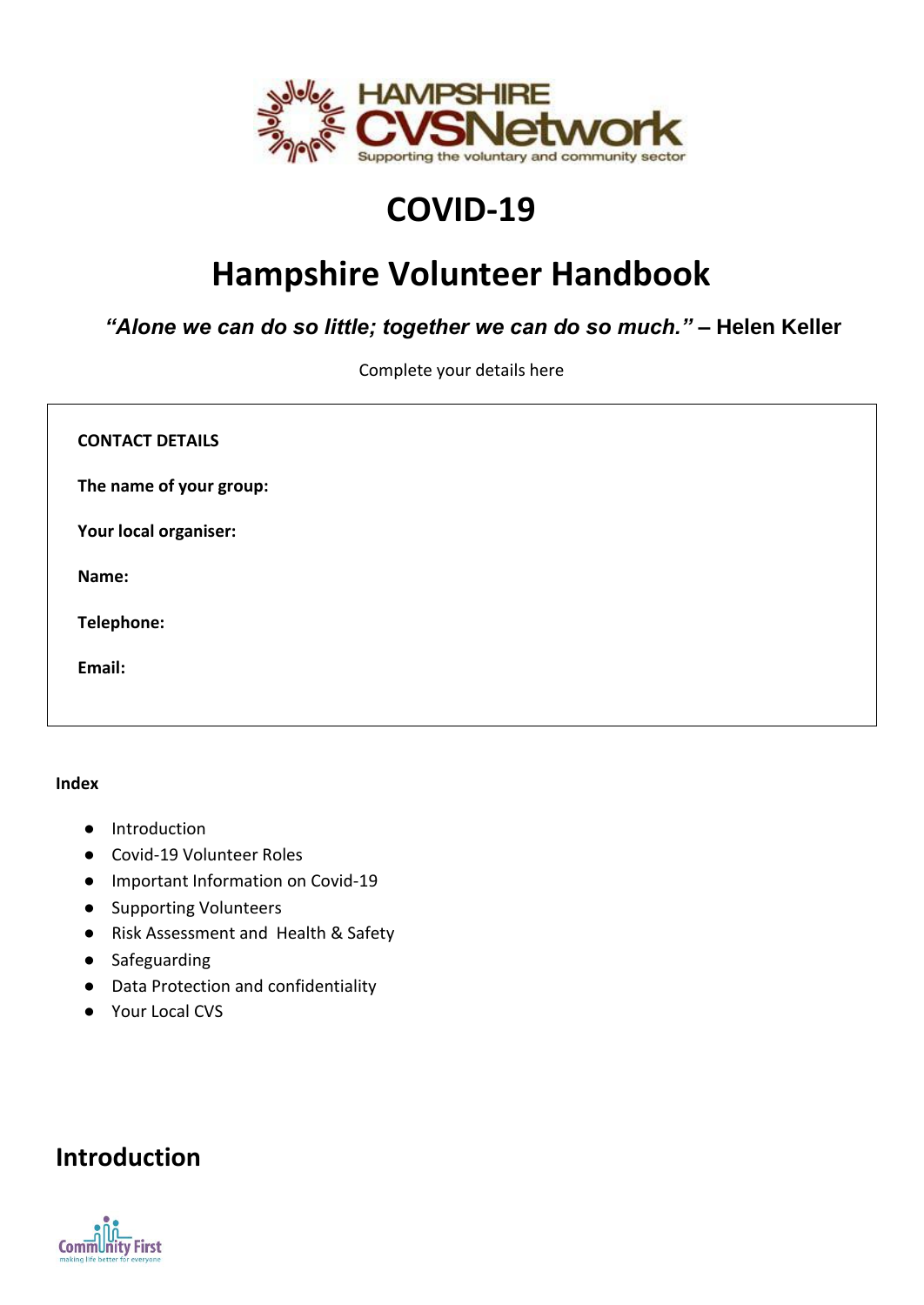Volunteers are going to play an essential role supporting the most vulnerable in our communities through this COVID 19 outbreak. We welcome you and thank you for the time you and your organisation or group are giving to helping with COVID-19 related volunteering tasks.

### **COVID-19 Volunteer Roles**

With the current situation to support our community we and many groups will be seeking support for various roles including:

- Shopping for food and/or other essentials
- Collecting prescriptions
- Transport
- Gardening or taking bins out/recycling
- Telephone or online befriending
- 'Checking in' to ensure people are safe and well
- Helping people access other services and help they may require
- Administrative and support roles to publicise and promote the group's work and services and ensure appropriate records are kept.

Please note this is not a definitive list and there will be many ways volunteers will be making a difference to people's lives and no matter how small, this contribution is important. As a COVID 19 volunteer you will very likely be supporting older or vulnerable people, so our aim is to keep you and the people you are supporting as safe as possible.

**Due to the nature of COVID-19 we are only asking people who are physically well and able to safely carry out these tasks to volunteer. As much as you may wish to help please do not under any circumstances volunteer if you should be self-isolating. This means if you or someone you live with has or develops any symptoms including a temperature, persistent cough or other flu like symptoms, or you are in one of the high risk categories.** 

Further details can be found at<https://www.nhs.uk/conditions/coronavirus-covid-19/self-isolation-advice/>

For those who are fit and well and able to volunteer you must always follow Social Distancing requirements and take all the precautions you can to reduce social interaction between you and other people including:

- Avoid contact with anyone who is displaying symptoms of coronavirus (COVID-19)
- Always stay at least 2 metres away from other people when out
- Avoid non-essential use of public transport when possible
- Avoid any large or small gatherings of more than 2 people
- Use telephone or online services to contact your GP, 111 or other essential services For more information see [https://www.gov.uk/government/publications/covid-19-guidance-on-social-distancing-and-for-vulnerable-](https://www.gov.uk/government/publications/covid-19-guidance-on-social-distancing-and-for-vulnerable-people)

[people](https://www.gov.uk/government/publications/covid-19-guidance-on-social-distancing-and-for-vulnerable-people)

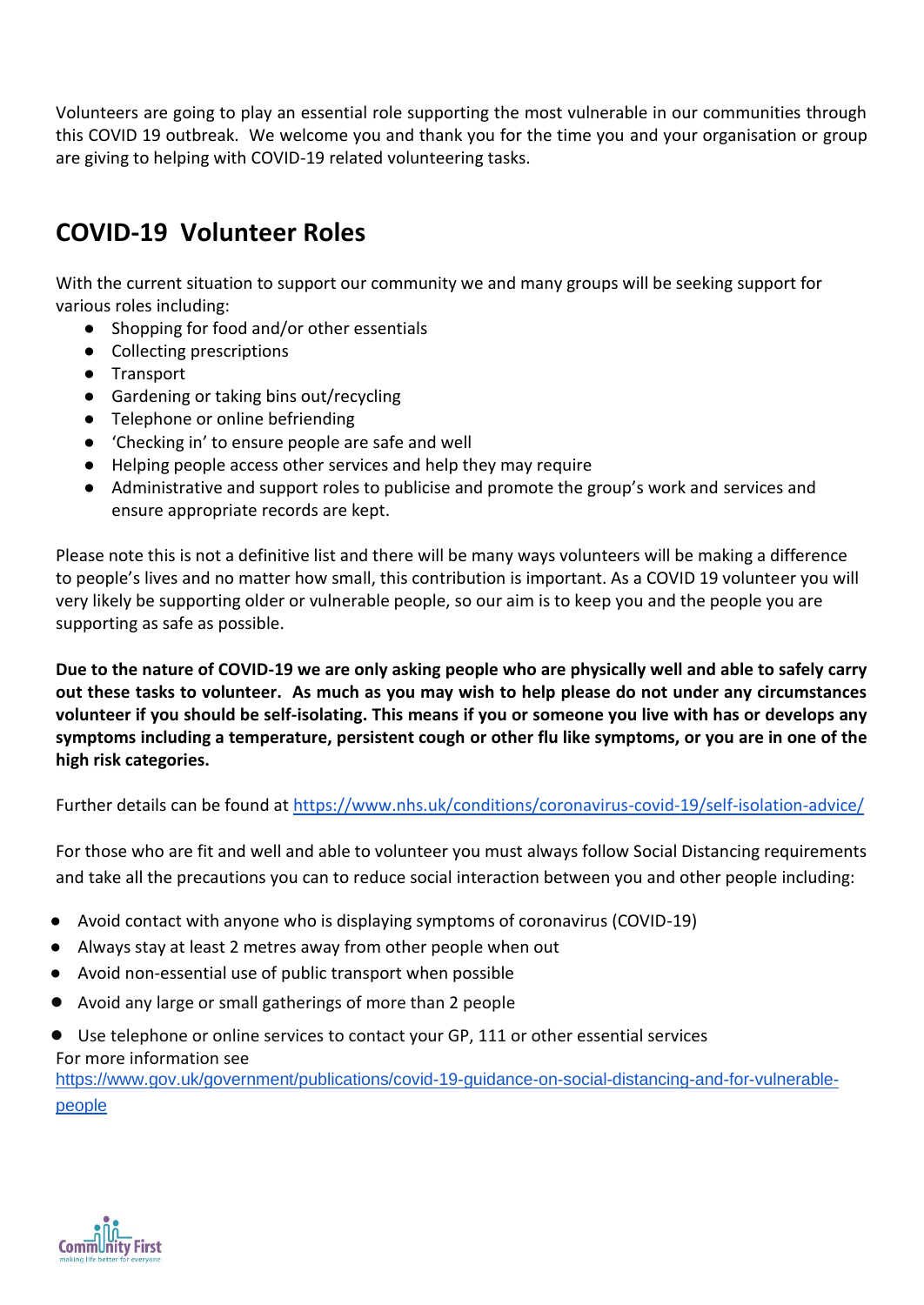# **Important Information relating to COVID 19**

The latest information and guidance can be found at <https://www.gov.uk/coronavirus>

#### **Please remember, no matter what role you volunteer for you must:**

- Wash your hands with soap and water for at least 20 seconds before volunteering
- Take sanitiser gel with you and use as and when appropriate when you don't have access to soap and water and washing facilities
- Always wash your hands when you get home from volunteering
- Cover your mouth and nose with a tissue or your sleeve (not your hands) when you cough or sneeze
- Put used tissues in the nearest bin immediately and wash your hands afterwards
- Avoid close contact with people who are unwell
- Do not touch your eyes, nose or mouth if your hands are not clean

When helping individuals please only offer to help for the tasks you feel comfortable doing and are able to do. When helping local people you need to make sure that if you become unwell you MUST not continue to volunteer. You need to protect yourself and not put other people at risk.

### **Supporting Volunteers**

You will be supported by (................................) to ensure you fully understand your volunteer role and the boundaries which need to be put in place and adhered to due to COVID-19. It is essential you do not overstep these requirements.

Groups' organisers should ask to see and check a form of recognised ID for all volunteers who are recruited to and are working as part of their group. It is recommended that volunteers attached to your group carry some form of ID which identifies them as such. Support and help can be offered by your local CVS or your local council to produce ID badges and a template will be provided.

#### **Sickness Reporting**

You should notify your local organiser as soon as possible if you are ill in general or have symptoms of C0VID-19. Do keep your organiser informed of progress and expected date of return. This enables them to cover absence.

#### **Travel Expenses**

Due to the high volume of individuals accessing support from volunteers we are unable to cover volunteer expenses, e.g. travel. We are looking for volunteers from the local communities who may already be doing their own shopping or errands and can offer to do something extra for a local resident.

#### **Insurance**

Volunteers are covered by the organisation's public liability insurance (or insert who your insurance is covered by). Volunteers are required to carry out their role in a safe manner. Owner-drivers must inform

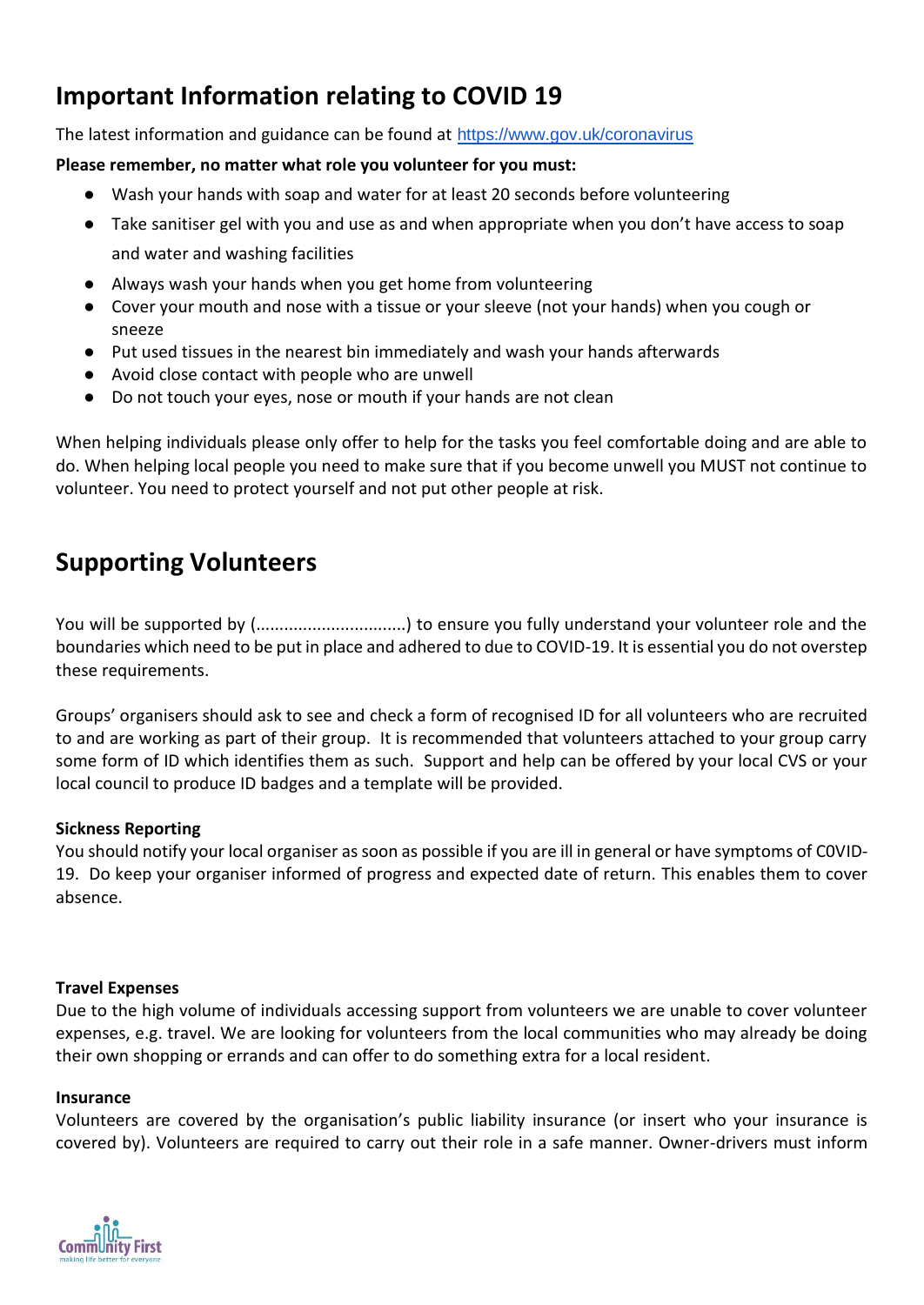their insurance company in writing if they will be driving in a voluntary capacity. Volunteers are only covered for tasks that they are authorised to do.

#### **Emergency and First Aid**

All accidents should be reported to the group organiser as soon as is practically possible so the local organiser can keep a record.

### **Risk Assessment and Health & Safety**

Risk Assessment is something we all do every day, for example when you look where you are going whilst walking down the street to avoid tripping or bumping into things. It is a method of assessing the risks and hazards in certain situations and the safety measures which should be put in place to minimise these risks whilst volunteering.

A Risk Assessment template is provided to support you and your group in identifying and assessing any risks.

#### **Volunteers' Personal Safety & Lone Working**

You should:

- Avoid any direct face to face social contact with older people or vulnerable people you are supporting
- Discuss with the person you are supporting the best way to exchange money and shopping lists to avoid human contact where possible
- You must comply with regularly washing your hands, wearing gloves if appropriate and using hand sanitiser
- Ensure before and after your volunteering you wash your hands with soap and water or use hand gel
- Ensure your mobile phone is charged in case of an emergency
- Use text or messaging to inform your organiser when you start and finish

You have the responsibility to ensure that you follow guidance and that you do not knowingly put yourself at risk of harm in the course of your duties. If you have any concerns about your own safety please contact your organiser.

#### **Clients' Personal Safety**

When supporting older people or vulnerable people through COVID-19 it is best to telephone them before you visit, if possible, to find out what help they may need and when you will be visiting. This is also to minimise any social interaction by following the Government guidelines. You need to be aware if:

- the person you are helping is becoming anxious/aggressive
- the individual is more confused than normal
- there are potential safeguarding issues

If you have any concerns about an individual you are supporting you should report it to your organiser who will inform the proper authorities.

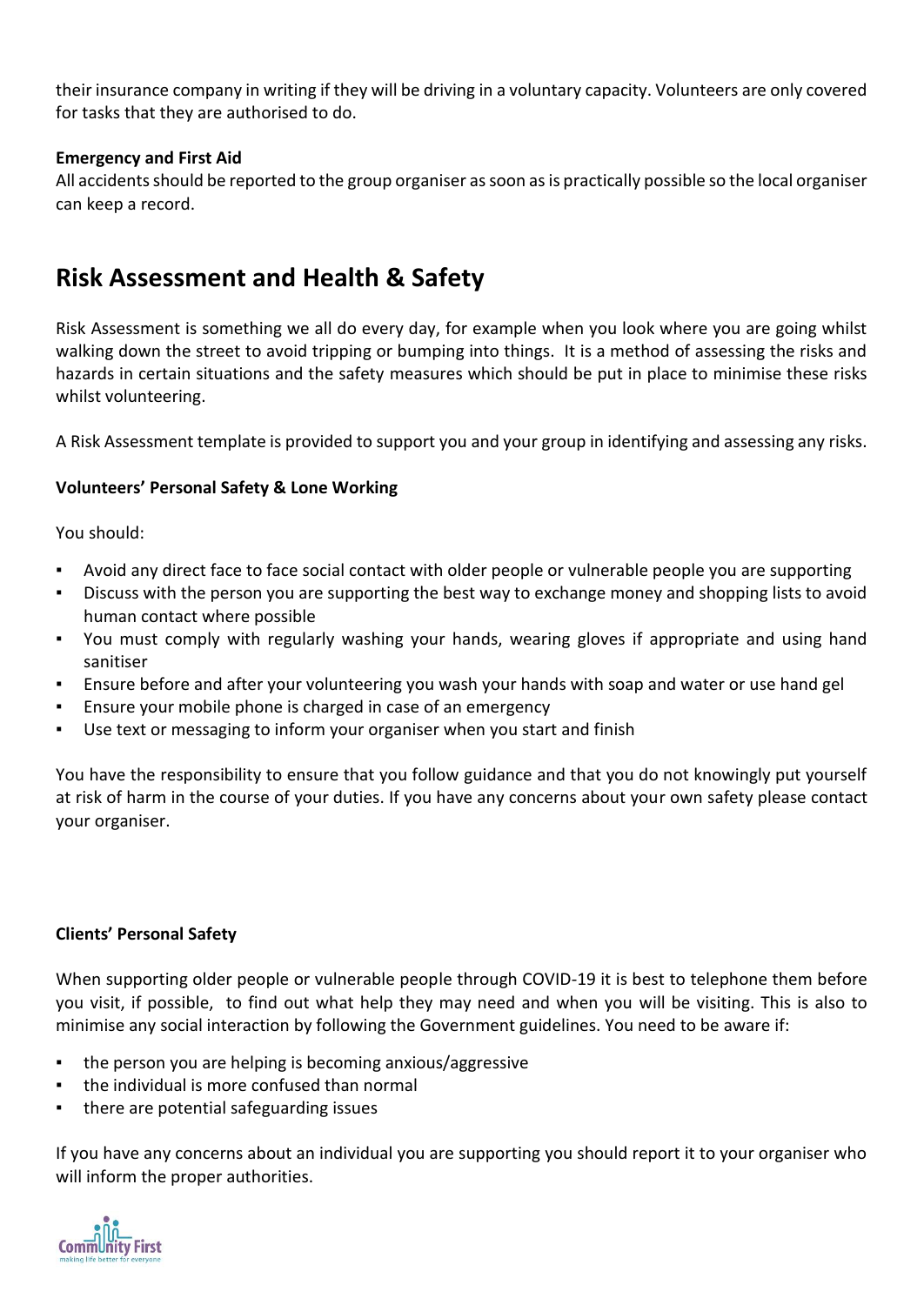Your organiser will make you aware of your Volunteer Risk assessment which covers all potential tasks or activities you may be asked to do for COVID-19 related volunteering opportunities.

#### **Duty of Volunteers**

The Health & Safety at Work Act also lays down certain duties on all individuals operating within the organisation. In particular, you have a duty to:

- Work safely, efficiently and without endangering the health and safety of yourself, your colleagues or the general public
- Report all accidents, near miss occurrences and hazardous situations to the Organiser

The general rule is that if you feel unsafe whilst volunteering you must tell someone (your Group organiser)

#### **Manual Handling**

Whilst doing activities such as shopping and lifting bags and boxes or moving recycling bins or gardening, remember to be safe when manual handling to ensure that your health and safety is not put at risk.

### **Safeguarding**

Safeguarding is about creating a safe and welcoming environment, where everyone is respected and valued. It's about making sure those working or volunteering in your group do so in a way that actively prevents harm, harassment, bullying, abuse and neglect. It's also about being ready to respond safely and well if there is a problem.

Every group has a duty to protect its volunteers and the people you are seeking to help and everyone in your group has a role to play in safeguarding. It should become part of your day to day activities.

The most important thing you can do as a volunteer organiser is to ensure your group considers safeguarding practices. Adopting simple precautions and procedures like keeping records of money spent and providing shopping receipts supports you in helping your neighbourhoods whilst protecting vulnerable residents.

For further information on safeguarding see <https://knowhow.ncvo.org.uk/safeguarding>

#### **What is abuse?**

A person may abuse someone by inflicting harm, or by failing to act to prevent harm. Vulnerable adults may be abused in a family or in an institutional or community setting; by those known to them or, more rarely, by a stranger.

Abuse can include physical, psychological, financial, sexual abuse and grooming, and even neglect and selfneglect.

You have a responsibility to ensure the safety and well-being of vulnerable people you support.

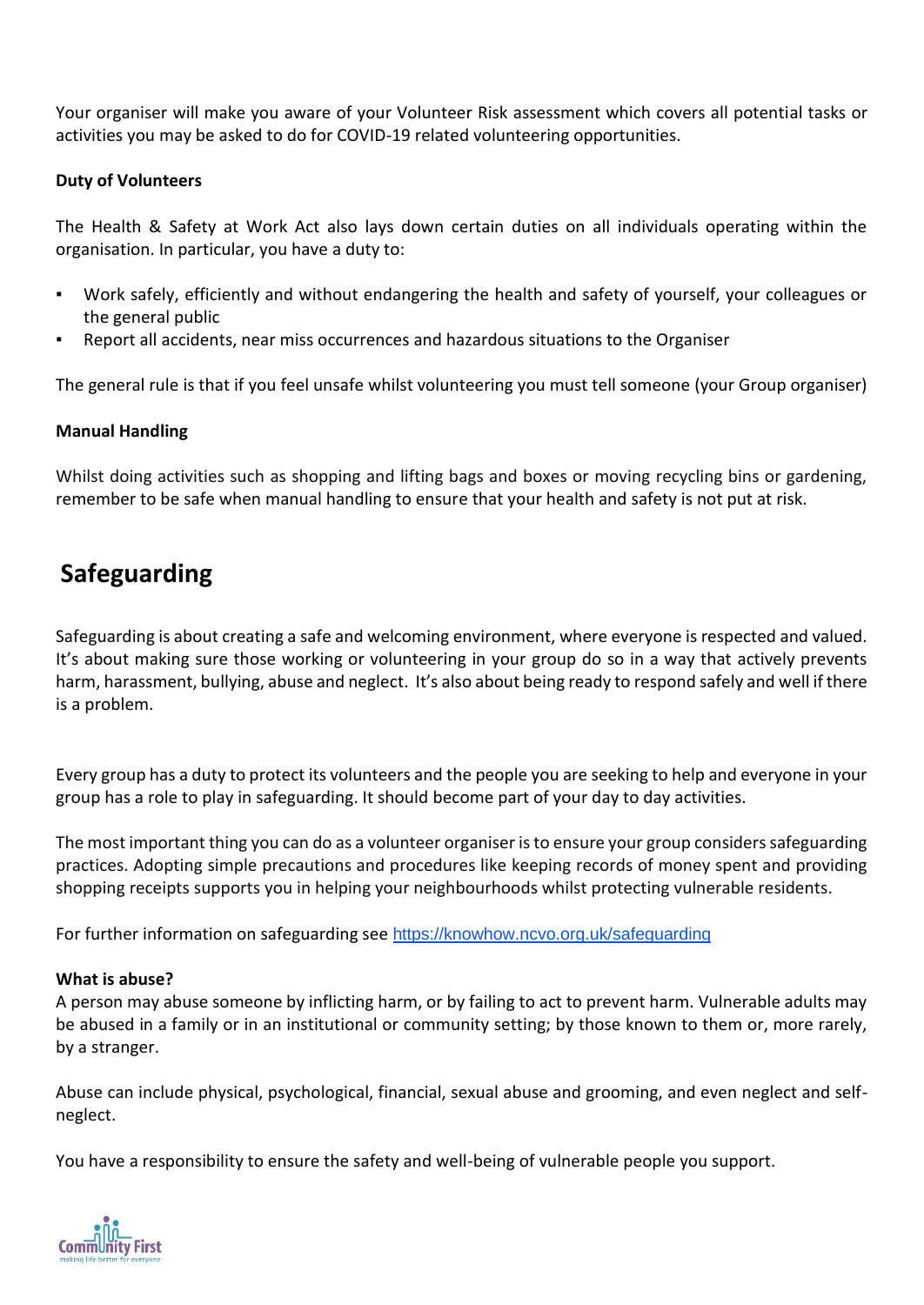#### **Reporting concerns including risk of abuse or changes in a person's behaviour**

It is important that any concerns you have about a person you and your group are supporting is reported immediately to your group organiser or appointed safeguarding lead person.

Your concerns may be a sign of potential or actual abuse, or simply about a lack of appropriate care. We appreciate there will be minimal and very brief face to face or visual contact and brief encounters around dropping off shopping on the doorstep may make it difficult to highlight or identify specifics, but if you are offering telephone support or have more regular contact with someone over time you may get to know individuals you are supporting a little more and this may become more evident.

It is also important for volunteers and groups they are working with to note any change in a person's behaviour or demeanour especially if the restrictions around social distancing and self-isolation at home remain in place for an extended period. People living alone may be particularly vulnerable to changes in mental health and wellbeing, but it can affect anyone in any situation. Some changes in behaviour can indicate other medical problems so it's important that these aren't dismissed and don't go unrecorded.

If you have concerns or want to report signs of abuse or the potential risk of abuse phone Hampshire Adult Services on 0300 555 1386 or the police on 101. In an emergency, or if you suspect you or someone else is in immediate danger, phone 999. Your CVS (details below) can also provide support with safeguarding concerns.

#### **Disclosure and Barring Service (DBS) Checks**

A DBS check can form part of the process for ensuring volunteers and the work you do are carried out safely. It checks that someone is not barred or legally prevented from working with children or vulnerable adults in a regulated activity. Some of the volunteering tasks you are asked to carry out may be classed as a regulated activity as it involves regular and/or frequent contact or one to one support for a vulnerable person. Some driving and Home Help type roles for example would fall into this category. It could also apply where roles require money to be given to a volunteer to pay for shopping or services on behalf of a beneficiary. For such activities volunteers should have a DBS check to protect themselves and the people they and your group are supporting.

It is important to note that there is no automatic legal requirement for a DBS check to be carried out and many of the volunteer roles will be unregulated activity and will not require a check. For local groups being spontaneously set up to support people in their local community there are sensible and pragmatic steps that can be taken which are equally as important as a DBS check. Some established organisations (including registered charities and voluntary groups) will likely already have a DBS policy in place and can support others to carry out DBS checks.

It is important to remember that a DBS check is only a small part of good safeguarding practice. The most important thing you can do as a volunteer organiser is to ensure your group considers the safeguarding practices as outlined above.

● You do not require a check to support a friend, neighbour or family member or anyone known to you or you to them.

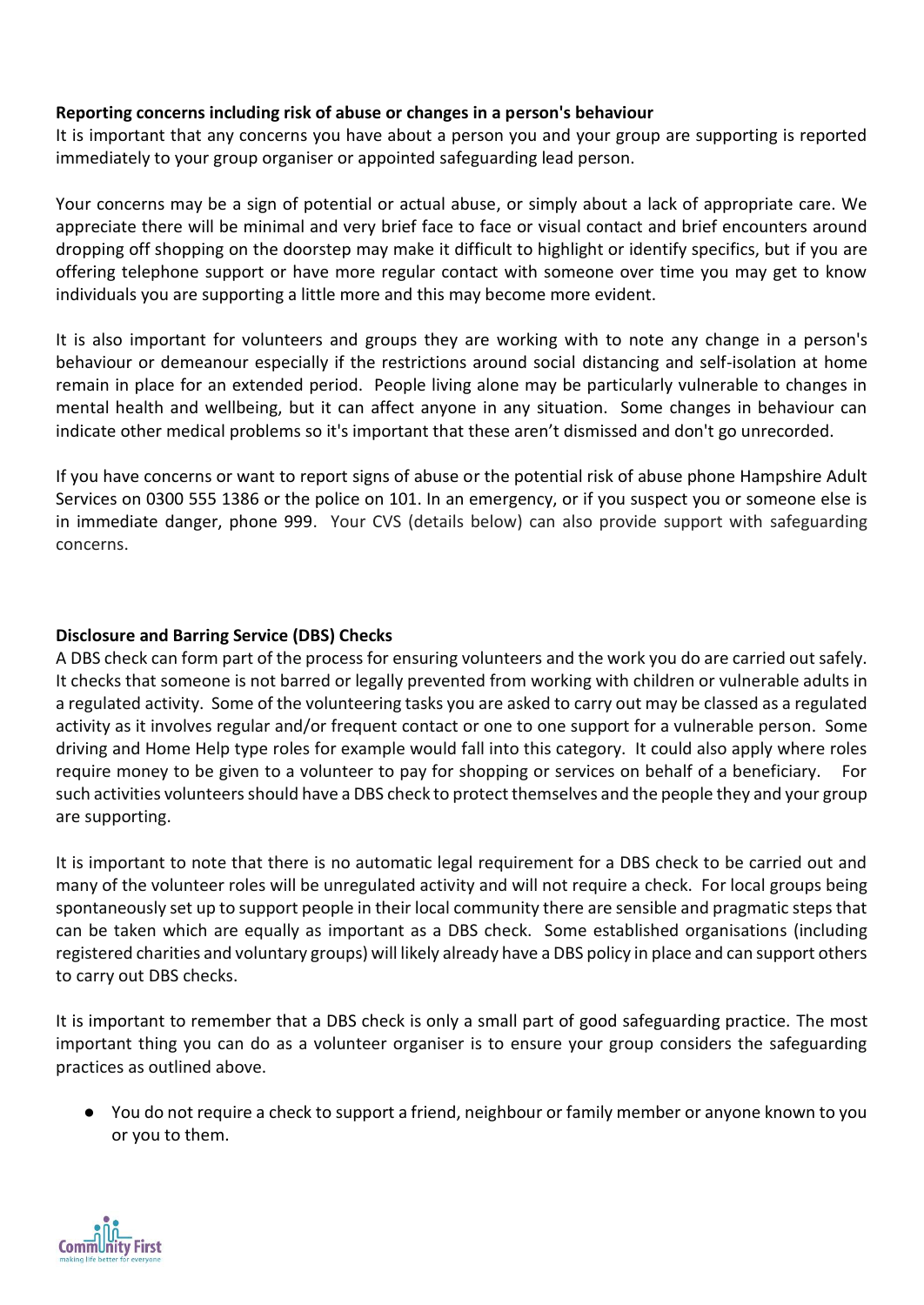- It is good practice where possible for volunteers to work in pairs when out in public, but in the current circumstances this is not always going to be possible nor desirable given social distancing requirements. If working in pairs, you must stay two metres apart at all times.
- You should go shopping for basic necessities, for example food and medicine, as infrequently as possible. Leave supplies at the door, where possible, to avoid entering another household.
- Your local CVS can help you to assess and advise if a DBS check is required and access and undertake DBS checks. Their details are at the end of this document. There may be a small cost.

For further information and a useful FAQs to help you and your organisation decide if and when checks are required please see

[https://www.gov.uk/government/publications/safeguarding-factsheet-community-volunteers-during](https://www.gov.uk/government/publications/safeguarding-factsheet-community-volunteers-during-covid-19-outbreak/safeguarding-and-dbs-factsheet-faqs)[covid-19-outbreak/safeguarding-and-dbs-factsheet-faqs](https://www.gov.uk/government/publications/safeguarding-factsheet-community-volunteers-during-covid-19-outbreak/safeguarding-and-dbs-factsheet-faqs)

Currently Community First can offer DBS Checks for Volunteers. The cost for this online service for Volunteers is £12 per check. For further details contact [DBS@Cfirst.org.uk](mailto:DBS@Cfirst.org.uk)

## **Diversity, Confidentiality and Data Protection**

Volunteers and the people you help are entitled to receive the same treatment regardless of their gender, culture, sexual orientation, marital status, age, race, colour, ethnic or national origin, religious belief, disability or background. We ask and encourage you to treat all other volunteers, staff, and people you support equally and with respect.

- Confidential information may include personal information such as someone's name, age, address, and personal contact details and circumstances surrounding the reasons for the person receiving volunteer support.
- You need to make sure that only the right people see personal information. Information should only be disclosed to those who have a legitimate need to know in order to do what they have been asked to do in your group.
- There is a general obligation to treat all personal information as confidential. Don't create public documents with lists of names and addresses and **you must not share personal details on social media.**

### **Data Protection**

For the purposes of General Data Protection Regulations 2018, the data controller in respect of your personal data is (insert name of organisation). We hold personal data about all our volunteers. Your data will be used to administer your volunteering and will not be shared with any third party without your prior permission. Your data may be used for statistical purposes. The extent of the personal data will vary but may include contact details, DBS checks and medical information. Our commitment is to respect volunteers' rights in data protection law.

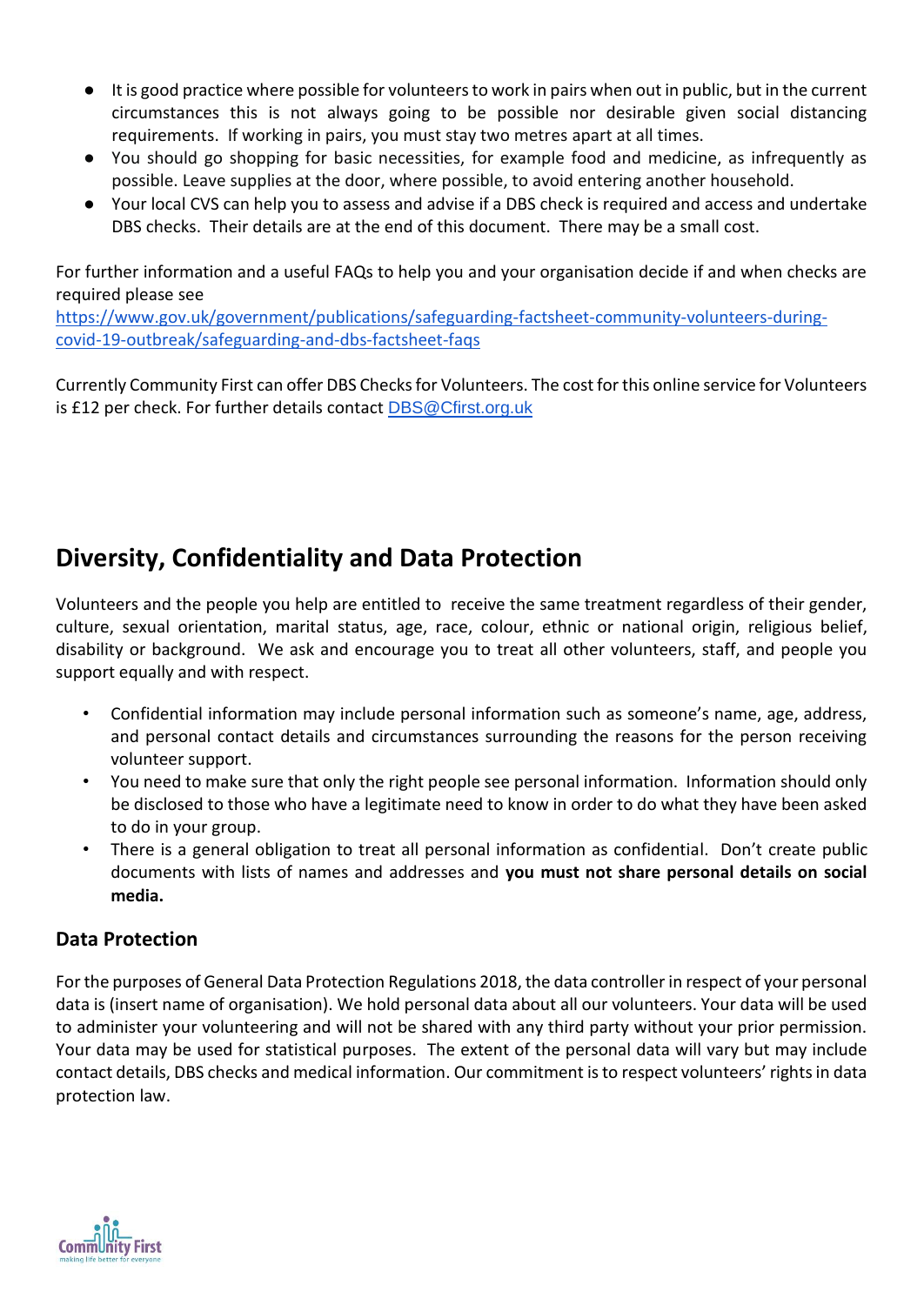In the course of your volunteering you may come into contact with and use confidential personal information about people such as names and addresses or even information about a customer's circumstances, families, health or other private matters. We ask you not to disclose any personal data to others.

# **Your local CVS (Council of Voluntary Service)**

Hampshire's CVS network is working with Hampshire County Council, District and Borough Councils and voluntary sector partners to help volunteers and voluntary groups to Connect, Coordinate and Communicate. Working with local authorities we will help establish and run Voluntary and Community Sector hubs in each district/borough in Hampshire. Further information and contact details will be provided as they become available.

### **Hampshire Volunteer Services**

To find out more about opportunities to volunteer and help people affected by COVID19 or to find out more about local support available in your local community please contact the following district volunteer centres who will be happy to advise you.

**Community First (for people living in Havant, East Hampshire, Fareham and Winchester)** Website: <https://www.cfirst.org.uk/>Email[: Support@Cfirst.org.uk](mailto:Support@Cfirst.org.uk) Tel: 0300 500 8085

#### **Community First New Forest (for people living in the New Forest)**

Website: <https://www.cfnf.org.uk/volunteer-centre/> Email[: vol.bureau@cfnf.org.uk](mailto:vol.bureau@cfnf.org.uk) Tel: 01425 482773

**Unity (for people living in Test Valley)**  Website:<https://www.unityonline.org.uk/volunteering/> Tel 0330 4004 116 Email [Christianne.Ireland@unityonline.org.uk](mailto:Christianne.Ireland@unityonline.org.uk)

### **Gosport Voluntary Action (for people living in Gosport)**

Website<https://www.gva.org.uk/groups/volunteer-recruitment/> Tel: 02392 588347 Email: [govolunteer@gva.org.uk](mailto:govolunteer@gva.org.uk)

**North Hampshire (for people living in Basingstoke & Deane, Hart and Rushmoor)**  Website:<https://www.volunteernorthhants.org/>